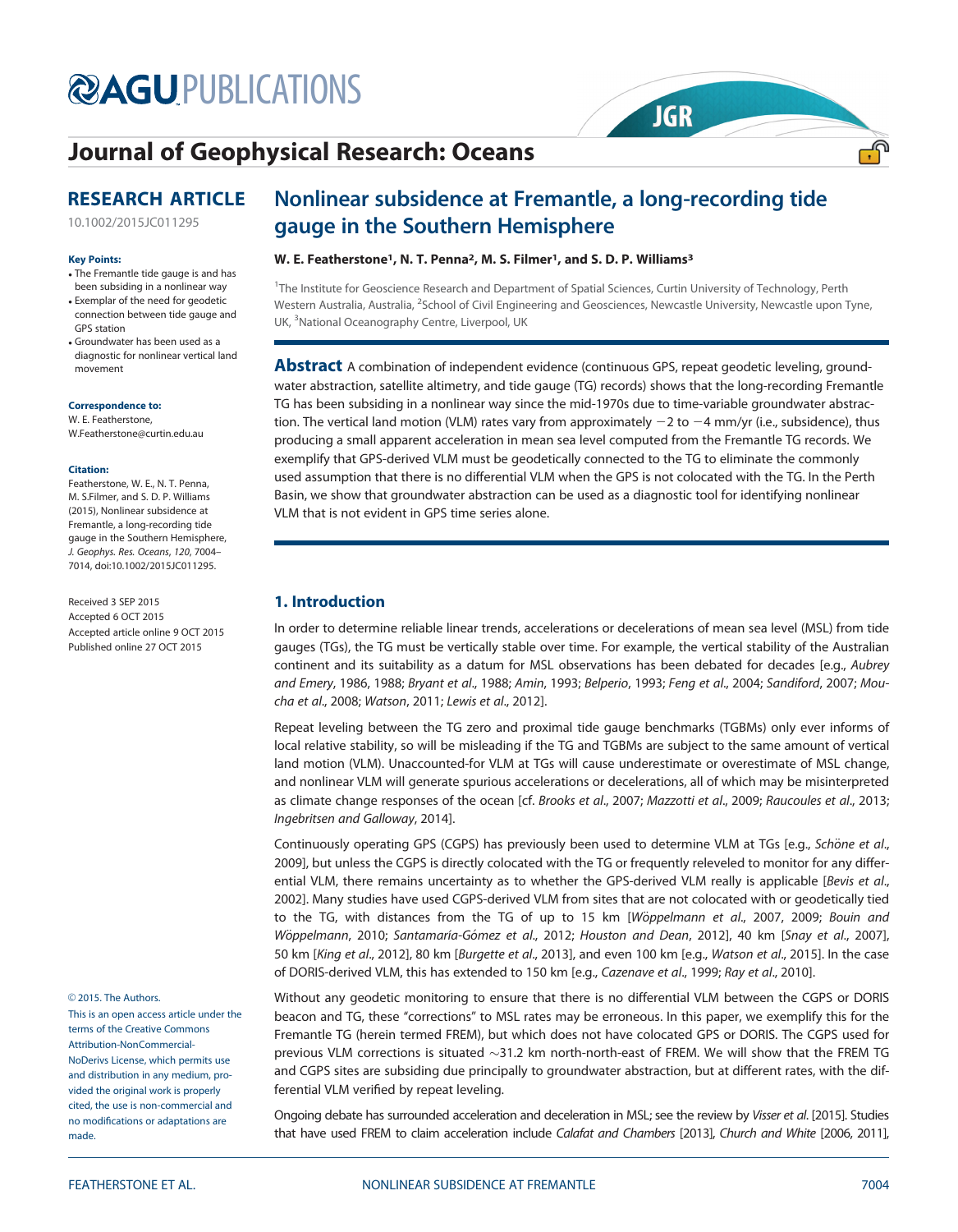Hay et al. [2015], Haigh et al. [2014], Hogarth [2014], Holgate and Woodworth [2004], Jevrejeva et al. [2014], Jorda [2014], Merrifield et al. [2009], Olivieri and Spada [2013], Watson et al. [2015], and Woodworth et al. [2009, 2011]; those that claim deceleration include Boretti [2012], Boretti and Watson [2012], Parker et al. [2013], and Watson [2011]; those that claim neither include Wenzel and Schröter [2010, 2014].

Apparent de/acceleration in MSL measured at TGs can be caused by nonlinear VLM. Previous studies have used linear rates of VLM derived from CGPS/DORIS observations or linear models of glacial isostatic adjustment [e.g., Spada and Galassi, 2012]. However, nonlinear VLM can be induced by factors such as: anthropogenic subsurface resource extraction [e.g., Raucoules et al., 2013], nonsteady elastic displacements driven by changing surface loads [e.g., Santamaría-Gómez and Memin, 2015], and postseismic transient deformation [e.g., Bevis and Brown, 2014].

We will demonstrate a small apparent acceleration in MSL at FREM due to negative, nonlinear VLM (land subsidence) caused by time and space-variable changes in the amount of groundwater abstraction from subsurface aquifers in the Perth Basin. We also demonstrate (i) the invalidity of the assumption of zero differential VLM between the FREM TG and PERT CGPS, which provides evidence-based caution to be applied globally that CGPS-derived VLM must be geodetically connected to the TG; (ii) it can be inappropriate to adopt linear-only VLM estimates from CGPS time series without proper inspection of these and other independent data sets for evidence of nonlinear VLM.

## 2. The Fremantle TG and Previous VLM Estimates

The port of Fremantle in Western Australia hosts the FREM TG (PSMSL code 111) [Holgate et al., 2013], which is among the longest recording TGs in the Southern Hemisphere, having observed MSL since 1897. It thus fits Douglas's [1991] criterion of >60 years and Houston and Dean's [2013] criterion of >75 years for the reliable estimation of MSL trends and accelerations, respectively, though interannual and decadal variability of MSL remains problematic along the Western Australian coast [e.g., Amin, 1993; Nidheesh et al., 2013]. Nevertheless, the length of the FREM record means that it has been used in many global and regional sea level assessments [e.g., Holgate and Woodworth, 2004; Church et al., 2006; Fenoglio-Marc and Tel, 2010; Bouin and Wöppelmann, 2010; Houston and Dean, 2012; Burgette et al., 2013, Becker et al., 2014, as well as the references cited earlier].

The uncertainty surrounding MSL change at FREM can be inferred from several perspectives. It has been omitted from some studies that consider global analysis from only long-term TGs [e.g., Douglas, 1991, 1992]. Claims have been made that it is vertically stable, albeit through a personal communication [Feng et al., 2004], or it has been implicitly assumed to be vertically stable [Burgette et al., 2013]. Disparities have been reported with MSL at FREM versus coastal altimetry [Holgate and Woodworth, 2004], and Palanisamy et al. [2014] report anthropogenic VLM in this region, citing our preliminary work [Featherstone et al., 2012]. At the low end, Aubrey and Emery [1986] used multiple TGs to estimate subsidence at FREM of  $-1.2$  mm/yr between 1913 and 1976. At the high end, Nerem and Mitchum [2002] used satellite altimetry and FREM revised local reference (RLR) [Holgate et al., 2013] TG data to estimate subsidence of  $-8.54 \pm 2.99$  mm/yr over a 4.02 year period, but the epoch was not specified.

FREM is not colocated with CGPS/DORIS, so studies that have applied VLM "corrections" to the FREM TG record have used the CGPS at Gnangara (International GNSS Service (IGS) [Dow et al., 2009] code PERT), resting on the assumption that there is zero differential VLM between these sites that are separated by  $\sim$ 31.2 km. Though we will show later that this assumption is invalid for the Perth Basin, it is first instructive to point out that previous estimates of VLM at PERT differ by more than their formally stated error. These differences are primarily dependent on the reference frame (RF) used [cf. Collilieux and Wöppelmann, 2011; Bevis et al., 2013; Bevis and Brown, 2014], the epochs of CGPS data analyzed, and the color of noise used in the trend estimates. Examples of GPS-derived VLM at PERT are:  $-5.21 \pm 0.73$  mm/yr (January 1997 to November 2006 in ITRF2005) [Bouin and Wöppelmann, 2010],  $-6.30 \pm 0.05$  mm/yr (4 January 1998 to 29 December 2007 in IGS05 RF) [Rudenko et al., 2013],  $-2.98 \pm 0.34$  mm/yr (15.98 years but epoch not specified in IGS08 RF) [Santamaría-Gómez et al., 2012], and  $-2.1 \pm 0.7$  mm/yr (beyond 2000, but no end date specified or RF) [Burgette et al., 2013]. In addition, the studies above have only considered linear VLM; we will demonstrate that VLM in the Perth Basin is nonlinear.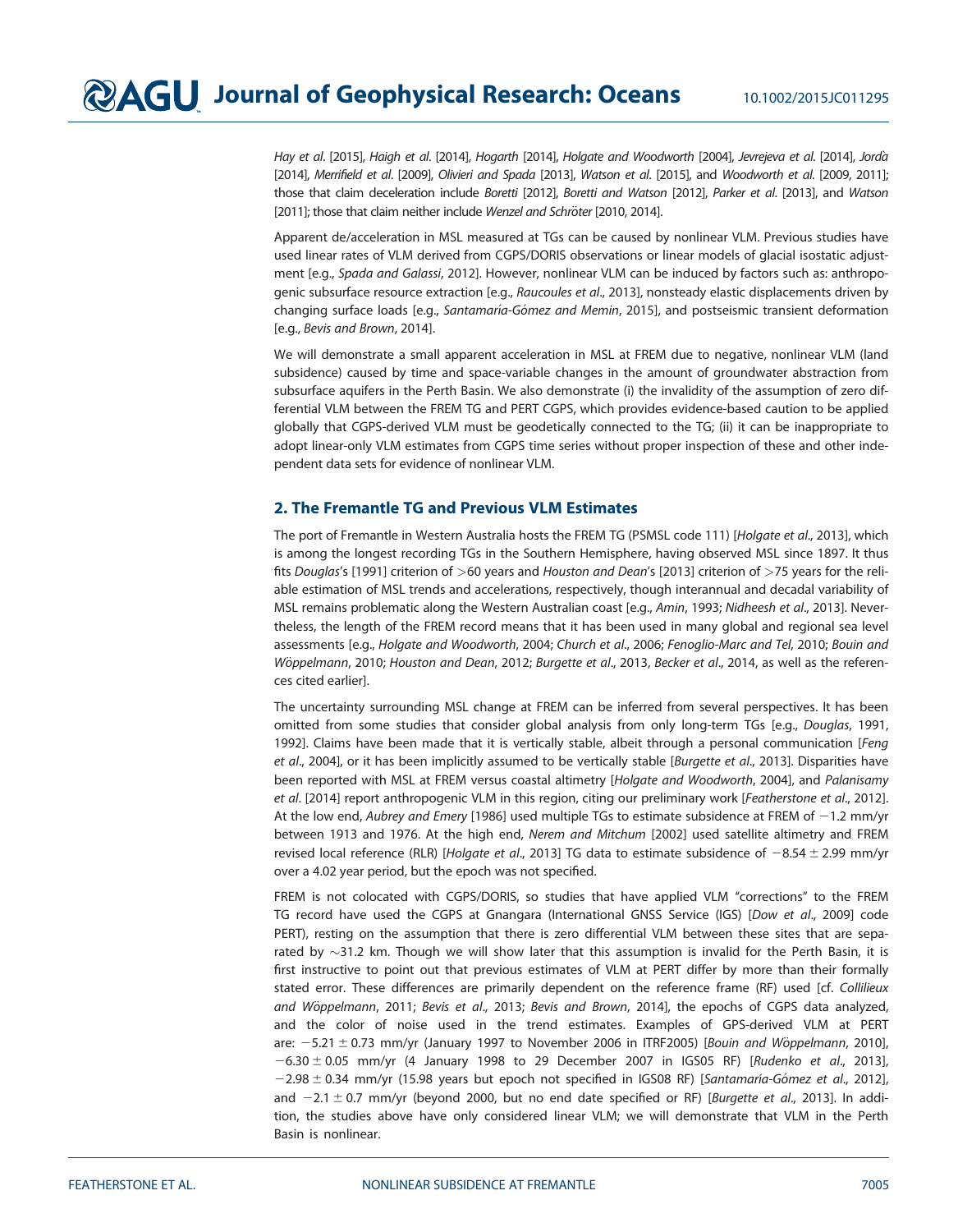

Figure 1. The Perth Basin: black squares show the HILS and FREM TGs, red triangles show the PERT and HIL1 CGPS, black circles show nearby artesian monitoring bores (AM27 is  $\sim$  6.8 km from HILS, AM30 is  $\sim$  3.5 km (averaged) from PERT, AM42 is  $\sim$  7.2 km from FREM), black stars show abstraction bores commencing production after 2000 (G7, G17, G27, WT97, and W7), dark gray lines show circa 1975 leveling networks, and black lines show 2011 repeat leveling traverses, with the blue line (mostly obscured under the black line) showing the 1992 HIL1-PERT traverse. The colored circles and color bar show changes in leveled height differences relative to FREM (units in mm) at common benchmarks (1975–2011), showing that the differential VLM correlates spatially with the new groundwater production bores (black stars).

## 3. Results

## 3.1. Repeat Geodetic Leveling

The Hillarys TG (HILS, PSMSL code 1761) is situated  $\sim$ 25.4 km due north of the FREM TG (Figure 1) and has been operating since 1993, with colocated CGPS (IGS code HIL1) operating there since 1997. Repeat leveling data provided by Landgate (Western Australia's geodetic agency) between the HIL1 and PERT CGPSs and the HILS and FREM TGs are used to demonstrate differential VLM in the Perth Basin (Table 1, column 3). These comprise a leveling network observed primarily around 1975 and manually digitized from hardcopy archives (Figure 1, gray lines), and separate two-way leveling traverses between benchmarks close to HIL1 and PERT (1992.25 and 2011.25) and HIL1 and FREM (2011.83); Figure 1, black and blue lines. Later leveling was used to connect the benchmarks to the TG zero and GPS antenna reference point in the cases where the leveling predated the TG or GPS installations.

The 1975 leveling is of lower quality The 1975 leveling is of lower quality<br>(allowable misclose of  $12\sqrt{d}$  mm where  $d$  is the distance along the leveling route in km), but redundant measurements allow a network to be formed, thus adding robustness. The repeat leveling traverses are first order repeat leveling traverses are mst order<br>(allowable misclose of  $2\sqrt{d}$  mm). Allowable misclose is an in-field quality control metric assigned to different leveling standards; it is not the standard deviation of the observations. The leveling data were least squares adjusted

in the public-domain SNAP software from Land Information New Zealand ([http://www.linz.govt.nz/data/](http://www.linz.govt.nz/data/geodetic-services/download-geodetic-software/snap-concord-downloads) [geodetic-services/download-geodetic-software/snap-concord-downloads\)](http://www.linz.govt.nz/data/geodetic-services/download-geodetic-software/snap-concord-downloads). The 1 sigma error estimates for the change in height differences in Table 1 (column 3) come from separate least squares adjustments of the network and traverses, subsequently differenced with error propagation of the standard deviations produced from each adjustment.

The 1975 leveling is connected to the FREM TG by a 1980 survey of the TGBMs. An earlier 1967 leveling connection indicates subsidence of the FREM TGBMs of  $\sim$  16 mm to 1980, and a further 7 mm to 2011, relative to the FREM TG. Because PERT and HIL1 were not established until 1993 and 1997, respectively, i.e., after the 1975 leveling, local ties were made with the 1992 leveling. The 1975 and 1992 leveling shows millimetric agreement at the common benchmarks adjacent to PERT and HIL1, indicating that the VLM is not simply movement of the CGPS monuments.

Many of the 1975 benchmarks have been destroyed, but those remaining were resurveyed, allowing for height differences to be calculated at some points along the traverse; FREM was held fixed arbitrarily to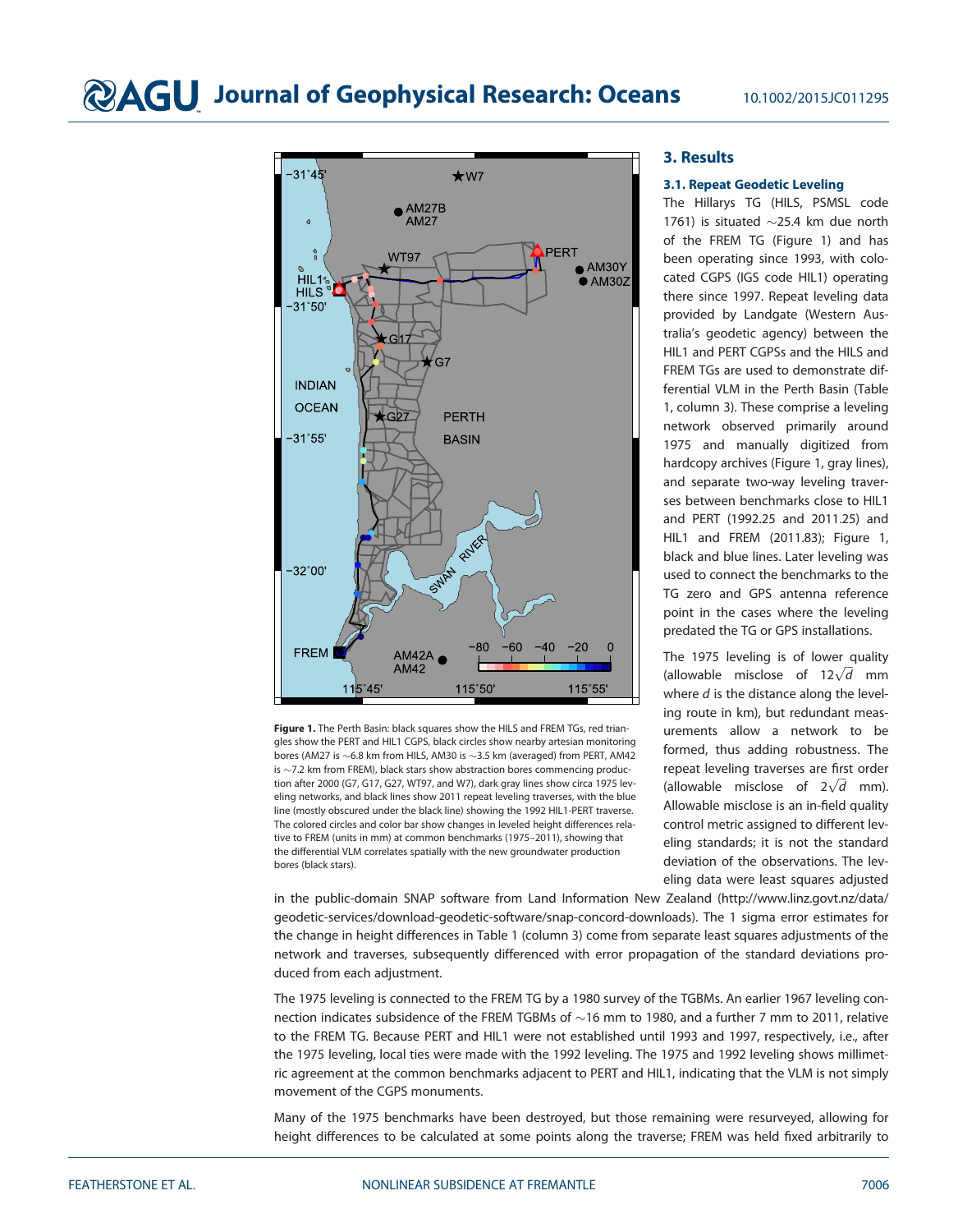|                               |                  |                                          |                  | Table 1. Differential Rates of VLM Computed From CGPS Between PERT and HIL1 and From Altimetry-TGRLR Between HILS and FREM Over Different Epochs <sup>a</sup> |                  |
|-------------------------------|------------------|------------------------------------------|------------------|---------------------------------------------------------------------------------------------------------------------------------------------------------------|------------------|
| Differential CGPS VLM (mm/yr) |                  | Differential Altimetry-TGRLR VLM (mm/yr) |                  | Repeat Leveling Change in Height Difference (mm)                                                                                                              |                  |
|                               |                  | <b>HILS Minus FREM</b>                   |                  | HIL1 Minus FREM (34 km)                                                                                                                                       |                  |
|                               |                  | 1993.0-2000.0                            | $-0.80 \pm 2.15$ | Circa 1975-2011.83                                                                                                                                            | $-69.1 \pm 10.9$ |
|                               |                  | 2000.0-2005.0                            | $-6.48 \pm 2.92$ |                                                                                                                                                               |                  |
|                               |                  | 2005.0-2013.0                            | $-0.86 \pm 2.09$ |                                                                                                                                                               |                  |
|                               |                  | 1993.0-2013.0                            | $-2.48 \pm 0.88$ |                                                                                                                                                               |                  |
| <b>PERT Minus HIL1</b>        |                  |                                          |                  | PERT Minus HIL1 (18 km)                                                                                                                                       |                  |
| 1998.0-2000.0                 | $-1.52 \pm 3.31$ |                                          |                  | Circa 1975-2011.25                                                                                                                                            | $-5.8 \pm 8.3$   |
| 2000.0-2005.0                 | $+1.75 \pm 1.67$ |                                          |                  | Circa 1975-1992.25                                                                                                                                            | $-13.8 \pm 8.3$  |
| 2005.0-2012.0                 | $+1.18 \pm 1.32$ |                                          |                  | 1992.25-2011.25                                                                                                                                               | $+8.0 \pm 2.4$   |
| 1998.0-2012.0                 | $+0.08 \pm 0.55$ |                                          |                  |                                                                                                                                                               |                  |
|                               |                  |                                          |                  | PERT Minus FREM (49 km)                                                                                                                                       |                  |
|                               |                  |                                          |                  | Circa 1975-2011.54                                                                                                                                            | $-63.3 \pm 12.9$ |

aLeveled height differences are among all three sites, and the height difference changes with respect to time are of the form later minus earlier epoch. The distances given are along the leveling traverses.

> zero to show the differential VLM. Figure 1 (colored dots) shows that the larger negative changes in height (i.e., subsidence) correlate spatially with new groundwater abstraction bores (discussed in the next section). The change in leveled height difference between PERT and FREM of  $-63.3 \pm 12.9$  mm (Table 1, column 3) demonstrates that there is differential VLM occurring in the Perth Basin. Assuming linearity for the moment, the differential VLM is  $-1.73 \pm 0.35$  mm/yr from 1975 to 2011.54, where PERT is subsiding faster than FREM. Therefore, the CGPS VLM computed at PERT should not be applied directly to FREM. More generally, CGPS-derived VLM should only be used to correct MSL records when geodetically connected to the TG, and reinforces by example the arguments in, e.g., Bevis et al. [2002] among others.

#### 3.2. Groundwater Abstraction From the Perth Basin

The Perth Basin hosts several groundwater aquifers [Davidson, 1995], and abstraction of groundwater is known to cause land subsidence [e.g., Chi and Reilinger, 1984; Galloway and Burbey, 2011]. The Leederville and Yarragadee aquifers are the largest in the Perth Basin and have been increasingly exploited for domestic and horticultural use. Both aquifers extend laterally well beyond the extents of Figure 1, with the smaller Leederville aquifer located above the larger Yarragadee aquifer. Abstraction from Leederville began in 1974 and from Yarragadee in 1979. Total production volumes for each aquifer are shown in Figure 2. Between 2000 and 2003, five new production bores (G7, G17, G27, W7, and WT97; black stars in Figure 1) came online, each abstracting an additional 1.8–6.5 GL/yr of groundwater from Yarragadee close to HILS. These correlate spatially with the leveled height changes in Figure 1.



Figure 2. Rates of total groundwater production (GL/yr) from the Leederville aquifer (blue) and the Yarragadee aquifer (red).

Instead of relying solely on total production volumes from each aquifer (Figure 2), it is more informative to interrogate artesian monitoring (AM) bores located near the CGPSs and TGs. The artesian monitoring data were downloaded from the Western Australian Department of Water's website [http://wir.water.wa.gov.au/SitePages/Site](http://wir.water.wa.gov.au/SitePages/SiteExplorer.aspx) [Explorer.aspx](http://wir.water.wa.gov.au/SitePages/SiteExplorer.aspx) (site codes: 61615043 for AM30Z, 61615127 for AM30Y, 61615063 for AM27, 61615064 for AM27B, 61615008 for AM42, and 61615009 for AM42A). Figures 3a and 3b show the piezometric heads for Yarragadee and Leederville AM bores nearest to PERT (AM30), HILS (AM27), and FREM (AM42) from the start of production until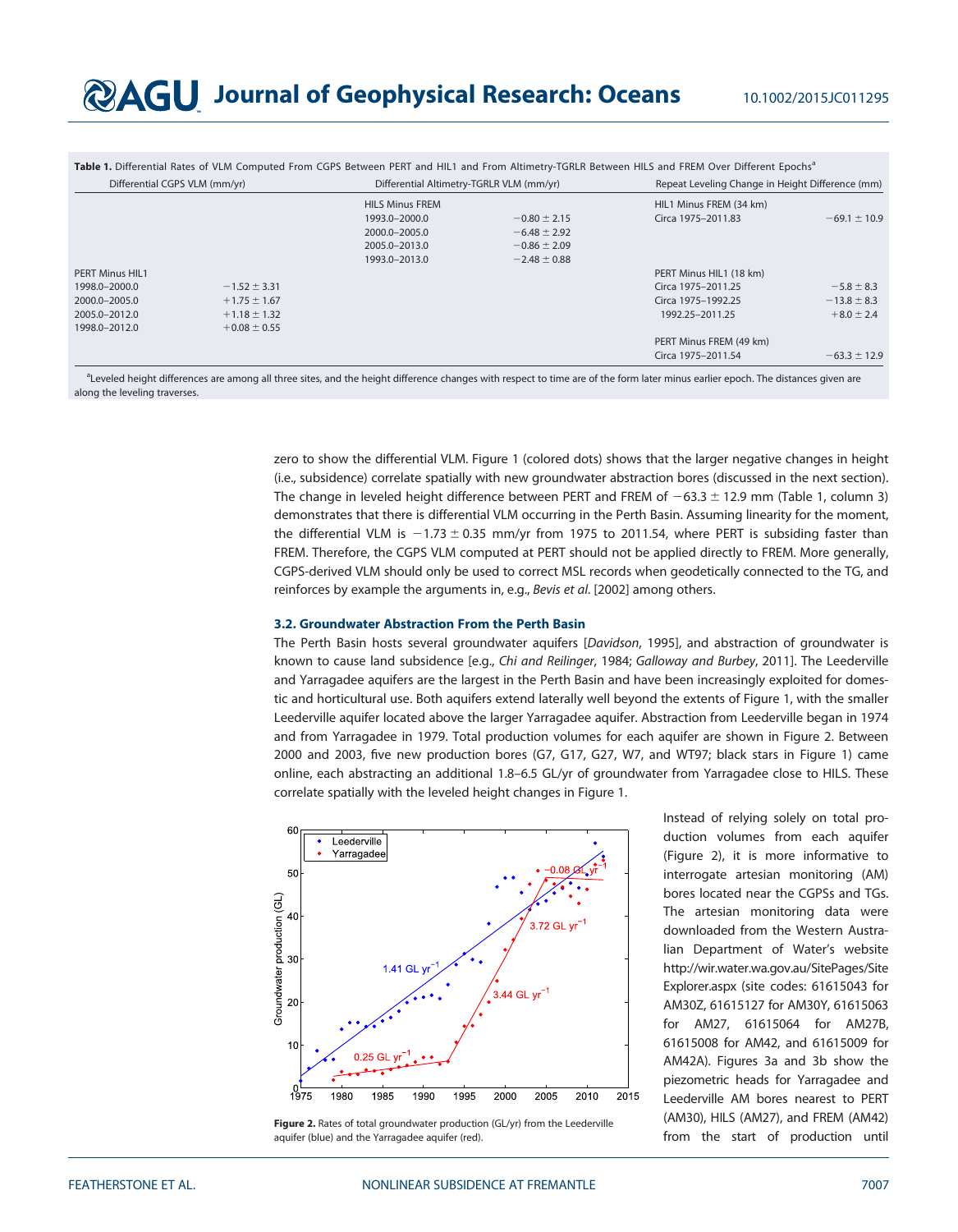# **@AGU** Journal of Geophysical Research: Oceans 10.1002/2015JC011295



Figure 3. (top) Groundwater depth over time relative to an arbitrary datum for (a) the Leederville aquifer and (b) the Yarragadee aquifer at artesian monitoring bores near PERT (green), HILS (red), and FREM (blue). (bottom) IGS08 ellipsoidal heights over time at (c) PERT CGPS (green) and (d) HIL1 CGPS (red), with the mean removed. Note the different time epochs of observations between top and bottom plots.

2013.0; cf. Figure 1. Another AM bore (AM33, not shown) is located closer to HILS, but exhibits spurious values of unknown origin, possibly equipment malfunction. The AM27 bore is used instead because it shows a profile of drawdown that is consistent in shape with other Yarragadee AM bores. The Leederville AM bores (Figure 3a) show near-linear abstraction consistent with the production information (Figure 2). For the Yarragadee AM bores (Figure 3b), the abstraction rates appear linear before 1993.0, show a small inflection at 1993.0, and larger inflections at 2000.0 and 2005.0. These are consistent with the total production volumes (Figure 2) but are more distinct, thus providing a better diagnostic for identifying nonlinear VLM.

The strong seasonal signals in Figures 3a and 3b reflect reduced groundwater abstraction during the southern winter months [cf. Argus et al., 2014], where the abstracted groundwater is replenished from gravitydriven redistribution within the aquifers [cf. Theis, 1935]. Comparison of piecewise linear trends estimated from simple (white noise) linear regression and linear regression plus an annual sinusoid exhibited statistically insignificant differences, showing this annual term to have high coherency. Therefore, linear trends and an annual sinusoid were solved for the entire time series for Leederville, and four piecewise linear trends and sinusoids were solved for Yarragadee with tie points corresponding to the inflections at 1993.0, 2000.0, and 2005.0 (Table 2).

The AM data in Figures 3a and 3b are irregularly spaced in time, so it is difficult to estimate and use a colored noise model in the trend estimation using public-domain software such as CATS [Williams, 2008] since it expects regularly spaced data, albeit with gaps permitted. However, since no groundwater depth measurements were made more than once per day, we can assume that the measurement interval was daily and that the AM time series have many large gaps throughout. We implemented a maximum likelihood estimator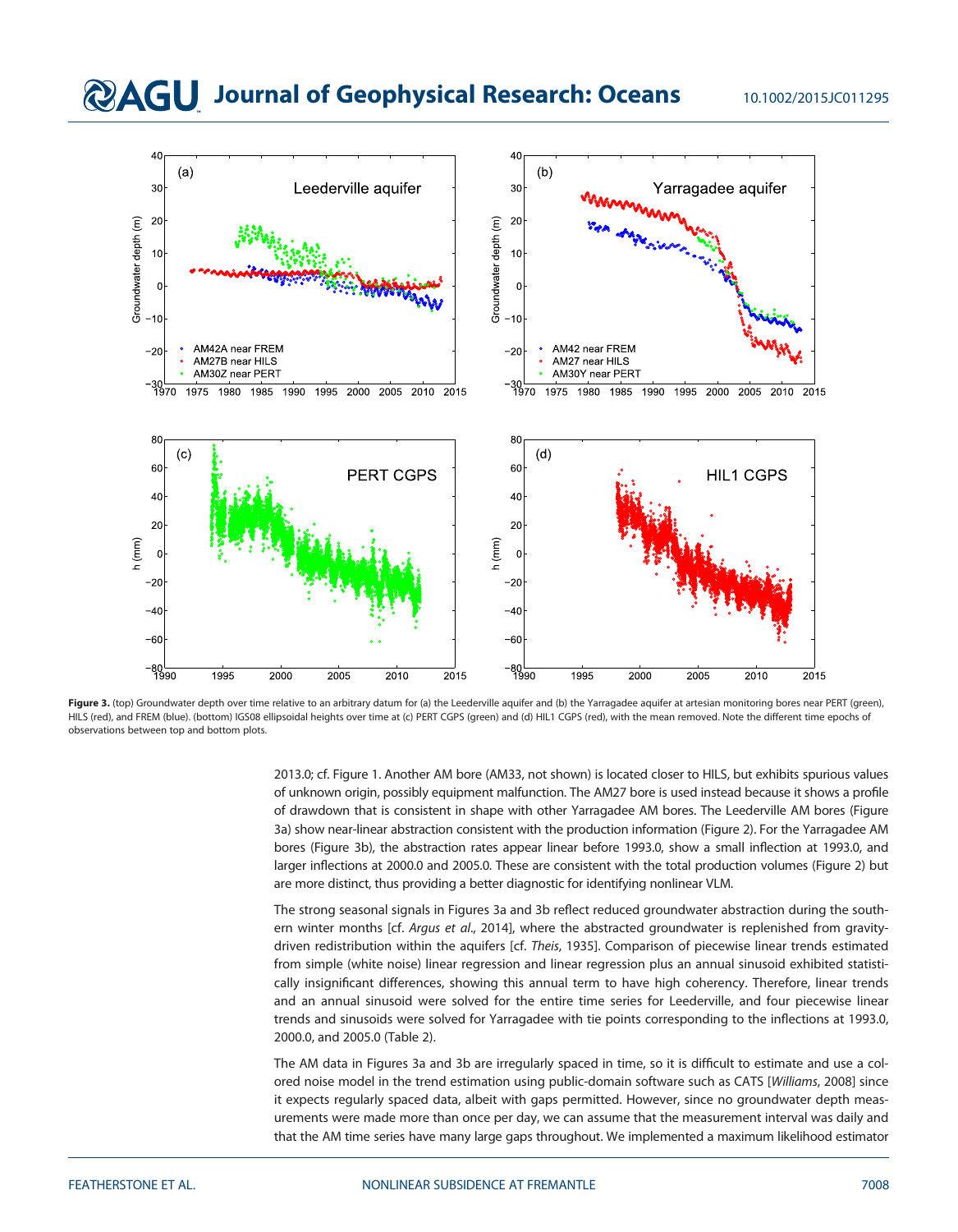|                                                                                  |                                                                                                  | Table 2. Absolute Rates of VLM Computed From CGPS at PERT and |                  | HIL1 and From Altimetry-TGRLR at HILS and FREM Over Different Epochs <sup>a</sup> |                                                                              |                                            |                                                          |                                                                         |                                                                              |                                                                          |                                                                              |
|----------------------------------------------------------------------------------|--------------------------------------------------------------------------------------------------|---------------------------------------------------------------|------------------|-----------------------------------------------------------------------------------|------------------------------------------------------------------------------|--------------------------------------------|----------------------------------------------------------|-------------------------------------------------------------------------|------------------------------------------------------------------------------|--------------------------------------------------------------------------|------------------------------------------------------------------------------|
| Absolute CGPS VLM (mm/yr)                                                        |                                                                                                  | Leederville Drawdown (m/yr)                                   |                  | Yarragadee Drawdown (m/yr)                                                        |                                                                              | $ETF$ (mm/m)                               |                                                          | Absolute Altimetry-TGRLR VLM<br>(mm/yr)                                 |                                                                              | ETF-Derived VLM (mm/yr)                                                  |                                                                              |
| PERT                                                                             |                                                                                                  | <b>AM30Z</b>                                                  |                  | AM30Y                                                                             |                                                                              | PERT                                       |                                                          |                                                                         |                                                                              |                                                                          |                                                                              |
| 994.0-2000.0<br>2000.0-2005.0<br>2005.0-2012.0<br>1994.0-2012.0<br>1998.0-2012.0 | $-5.42 \pm 2.36$<br>$-2.51 \pm 1.89$<br>$-2.87 \pm 0.86$<br>$-0.90 \pm 1.97$<br>$-4.21 \pm 0.38$ | 1981.0-2012.0                                                 | $-0.58 \pm 0.04$ | 1997.0-2000.0<br>2000.0-2005.0<br>2005.0-2012.0                                   | $-1.49 \pm 0.13$<br>$-3.48 \pm 0.10$<br>$-0.48 \pm 0.08$                     | 2000.0-2005.0<br>Post-2005.0<br>Pre-2000.0 | $+0.43 \pm 2.19$<br>$+1.33 \pm 0.44$<br>$+2.37 \pm 0.76$ |                                                                         |                                                                              |                                                                          |                                                                              |
| 1<br>도                                                                           |                                                                                                  | 1974.0-2013.0<br><b>AM27B</b>                                 | $-0.11 \pm 0.04$ | 1979.0-1993.0<br>AM27                                                             | $-0.39 \pm 0.05$                                                             | Ξ                                          |                                                          | <b>HILS</b>                                                             |                                                                              |                                                                          |                                                                              |
| 998.0-2000.0<br>2000.0-2005.0<br>2005.0-2013.0<br>1998.0-2013.0<br>998.0-2012.0  | $-6.56 \pm 2.69$<br>$-4.99 \pm 0.49$<br>$-6.97 \pm 1.30$<br>$-3.12 \pm 0.92$<br>$-4.10 \pm 0.32$ |                                                               |                  | 993.0-2000.0<br>2000.0-2005.0<br>2005.0-2013.0                                    | $-1.02 \pm 0.18$<br>$-1.02 \pm 0.19$<br>$-5.85 \pm 0.27$                     | 2000.0-2005.0<br>Post-2005.0<br>Pre-2000.0 | $+1.17 \pm 0.19$<br>$+5.81 \pm 0.44$<br>$+2.76 \pm 0.34$ | 993.0-2000.0<br>2000.0-2005.0<br>2005.0-2013.0<br>1993.0-2013.0         | $-7.40 \pm 1.99$<br>$-1.60 \pm 2.72$<br>$-5.56 \pm 2.37$<br>$-4.77 \pm 0.61$ |                                                                          |                                                                              |
| FREM                                                                             |                                                                                                  | 1983.0-2013.0<br>AM42A                                        | $-0.38 \pm 0.08$ | 1980.0-1993.0<br>993.0-2000.0<br>2000.0-2005.0<br>2005.0-2013.0<br>AM42           | $-0.55 \pm 0.13$<br>$-2.74 \pm 0.27$<br>$-0.74 \pm 0.20$<br>$-0.91 \pm 0.21$ |                                            |                                                          | 993.0-2000.0<br>2000.0-2005.0<br>2005.0-2013.0<br>1993.0-2013.0<br>FREM | $-2.20 \pm 0.68$<br>$-5.36 \pm 2.63$<br>$+5.41 \pm 3.02$<br>$-7.52 \pm 2.21$ | 1975.0-1993.0<br>1993.0-2000.0<br>2005.0-2013.0<br>2000.0-2005.0<br>FREM | $-2.49 \pm 0.88$<br>$-3.45 \pm 1.23$<br>$-3.72 \pm 0.73$<br>$-3.00 \pm 1.10$ |

aAbsolute rates of groundwater drawdown at AM bores close to PERT (AM30), HILS (AM27), and FREM (AM42); see Figure 1. Empirical transfer functions (ETFs) calculated from the superposed groundwater drawdowns

°Absolute rates of groundwater drawdown at AM bores close to PERT (AM32)), HILS (AM27), and FREM (AM42); see Figure 1. Empirical transfer functions (ETFs) calculated from the superposed groundwater drawdowns<br>and absolute

and absolute CGPS rates, and VLM derived at FREM from the weighted mean of ETFs at PERT and HIL1. The post-2005.0 VLM has been used pre-2000.0 because of the large variance between ETFs pre-2000.0.

# **@AGU** Journal of Geophysical Research: Oceans 10.1002/2015JC011295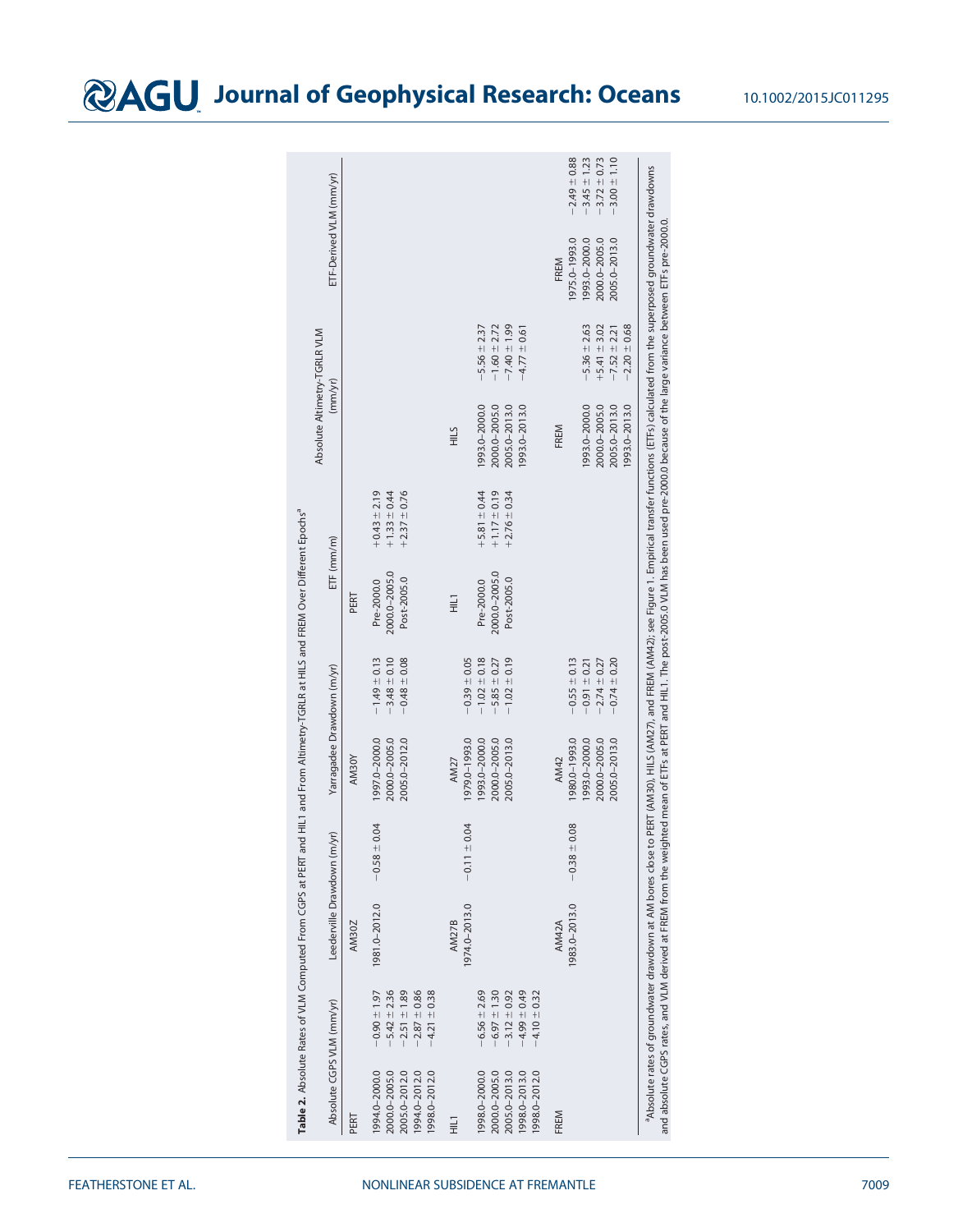using this assumption and estimated piecewise linear trends (with tie points) and the stochastic noise model. This allowed for the determination of more realistic uncertainties on the groundwater trends (Table 2).

#### 3.3. Piecewise Linear VLM From CGPS

Two scientific, public-domain CGPS stations operate in the Perth Basin (Figure 1, red triangles), namely the PERT IGS station and the HIL1 Australian Regional GNSS Network station. HIL1 is colocated with the HILS TG, though the site is noisy because of masts of nearby moored yachts and frequent equipment changes. As with the groundwater data, all data up until 2013.0 were collated and analyzed, although the GPS time series at PERT was truncated at 2012.0 because a lightning strike caused a 6 month data gap followed by a new equipment installation, resulting in an offset that is poorly determined. The PERT and HIL1 CGPS data were processed daily in precise point positioning mode as described in Williams and Penna [2011], except the GIPSY 6.2 software was used, JPL (Jet Propulsion Laboratory) repro1 orbits and clocks were held fixed, and the fiducial-free outputs were transformed to the IGS08 realization of ITRF2008 [Altamimi et al., 2011].

Frequent equipment changes (identified in the associated log files) were made at HIL1 and PERT over the CGPS time spans considered, particularly with antenna replacements at HIL1, which can cause artificial offsets in the coordinate time series that bias the rates if treated incorrectly. Offsets were however only visually apparent (Gazeaux et al. [2013] found that visual inspection of coordinate time series for offsets is as reliable as any automated offset detection algorithm) at HIL1 at epochs 2002.45 and 2006.56. Initially, these offsets were both estimated using CATS and deemed statistically significant, but after comparison with the leveling data, the 2002.45 offset was considered a genuine time series feature so only the height time series after 2006.56 (equipment change) were corrected for an estimated offset of 17.8 mm. Therefore, the change in leveled height difference between HIL1 and PERT from 1992.25 to 2011.25 was useful to assist the offset detection in the CGPS time series.

Four piecewise linear trends were estimated using a modified version of CATS based on the dates inferred from the piezometric heads at nearby AM bores (Table 2, column 1). As is common in GPS time series analysis [e.g., Teferle et al., 2009], the functional model comprises a linear trend, annual sinusoid and semiannual sinusoid, solving for both colored and white noise terms. The inflections at 2000.0 and 2005.0 are not evident from a visual inspection of the CGPS time series in Figures 2c and 2d, whereas they are in Figure 2b. Therefore, groundwater levels from nearby AM bores can provide a diagnostic tool for identifying nonlinear VLM that is not visually apparent in a CGPS time series alone.

Table 2 (column 1) shows that there is nonlinear VLM occurring in the Perth Basin, which is statistically significant for the HIL1 site. The rates determined pre-2000 are less reliable because of the shorter time series and noise in these earlier CGPS solutions (i.e., older and frequently changed equipment). When using the entire time series and assuming linearity for each site, the estimated rate is highly dependent on the epoch chosen because of this nonlinear VLM; see the discussion in paragraph 3 of section 2. However, when using a consistent epoch (e.g., 1998.0–2012.0) and again assuming linearity, the subsidence rates are equal within error bounds, which is corroborated by the leveling (Table 1, column 3) that shows there is no significant differential VLM between the PERT and HIL1 CGPS sites. Differencing the daily CGPS solutions (Table 1, column 1) shows the same, but the 1998–2000 epoch is highly uncertain. When the whole common time series is used, the trend is also insignificant. When extrapolated to the epoch from 1975 to 2011.25, it gives a height difference of  $-2.9 \pm 19.9$  mm, which also agrees with the leveling within observational uncertainty (Table 1, column 3).

#### 3.4. Differential RLR and Altimetry

To corroborate the absolute and relative subsidence at FREM and HILS, we apply the technique proposed by Cazenave et al. [1999] and refined by Kuo et al. [2004] [also see, e.g., Nerem and Mitchum, 2002; Ray et al., 2010; Wöppelmann and Marcos, 2012], whereby the differences between altimetry and TGRLR measurements are used to estimate differential VLM. This is more challenging than using geodetic-only techniques because of interannual and decadal sea level variability due to a strong El Nino Southern Oscillation signal along the Western Australian coast [e.g., Amin, 1993; Nidheesh et al., 2013], and additional uncertainty of radar altimetry close to the coasts [e.g., Deng et al., 2002].

We differenced monthly RLR MSL records from the PSMSL [Holgate et al., 2013] and monthly altimeter means produced by CSIRO [White et al., 2014], then computed piecewise linear VLM trends using the above modified form of CATS. Piecewise linear rates plus annual and semiannual signals were estimated for all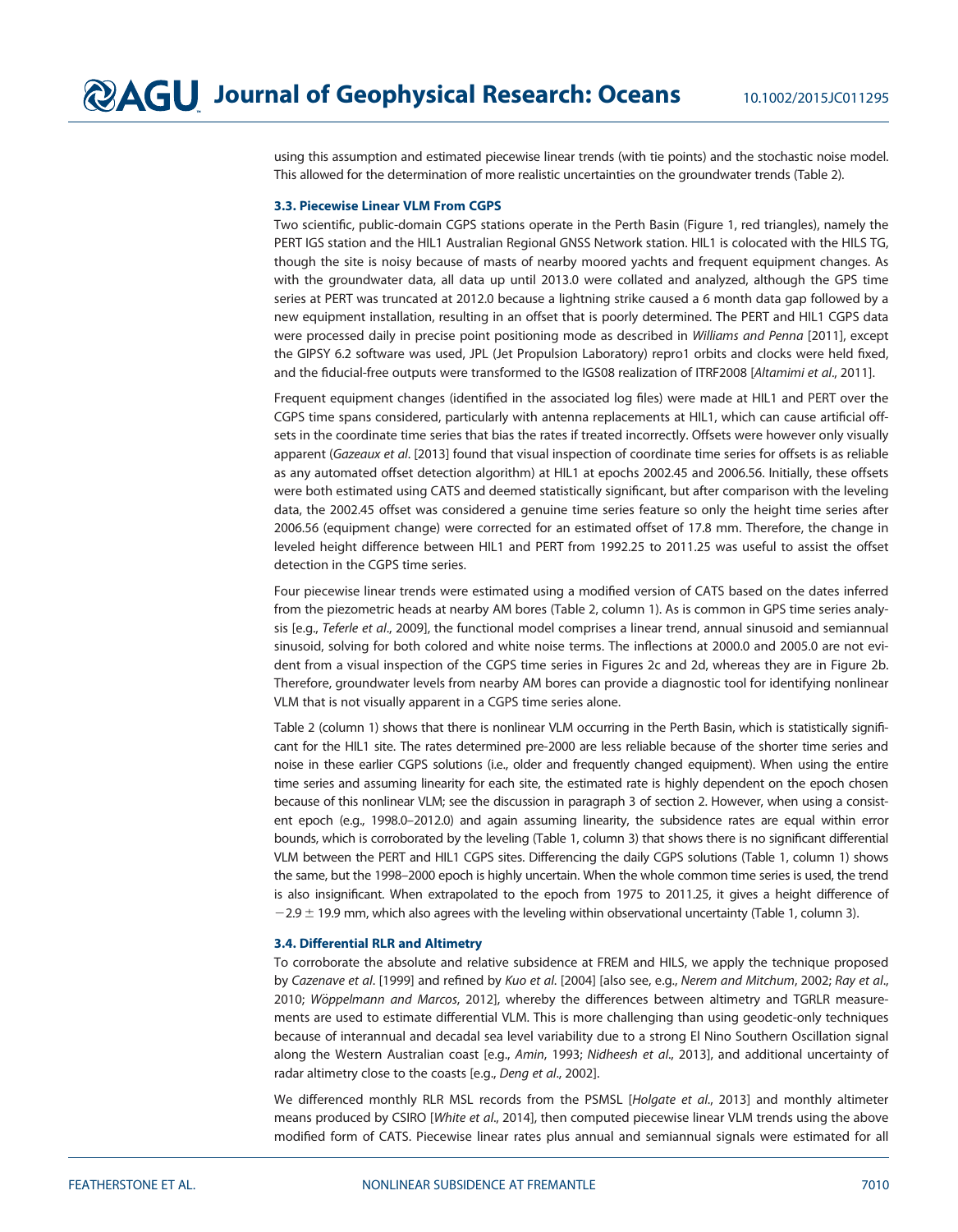solutions. Differencing at the observation level lessens the effect of sea level variability, but does not completely eliminate it even though these sites are separated by only  $\sim$  25.4 km. This is also because the RLR senses the monthly MSL at a site, whereas the altimeter senses the sea surface height over the altimeter's footprint.

When considering the entire 20 year altimetry record and assuming linearity, Table 2 (column 5) shows that subsidence is occurring at both HILS and FREM, and HILS is subsiding at a faster rate than FREM. This is consistent with the evidence of differential VLM from the CGPS, groundwater, and differential leveling (Tables 1 and 2). Extrapolating the altimetry-RLR 1993.00–2013.00 rate to 1975.00–2011.83 gives a total subsidence of  $-175.7 \pm 22.5$  mm at HILS and  $-81.0 \pm 25.0$  mm at FREM. The derived change in height difference is  $-94.6 \pm 33.6$  mm, compared to  $-69.1 \pm 10.3$  mm from the leveling. Table 2 (column 5) also shows that the altimetry-minus RLR technique when used in an absolute sense is ineffective at determining realistic nonlinear VLM over short epochs, at least for these two particular TGs. The rates have large uncertainties and are inconsistent with VLM derived from CGPS at HILS. This is caused principally by the large sea level variability along the Western Australian coast, coupled with the shorter data spans considered.

When the double difference technique of Kuo et al. [2004] is used (Table 1, column 2), the altimetry-RLR relative VLM demonstrates improved correlation with the groundwater and leveling. The increased differential VLM is evident for the 2000.0–2005.0 epoch. Extrapolating the 1993.0–2000.0 piecewise relative VLM rate back to 1975 to reconstruct the 1975–2011.83 leveling epoch gives a change in height difference of  $-58.3 \pm 22.7$  mm, which closely matches the leveling  $(-69.1 \pm 10.3$  mm). However, extrapolating the double-differenced 1993.0–2013.0 rate over the 1975–2011.83 epoch gives a change in height difference of  $-91.3 \pm 32.4$  mm, which is further away from the leveling than using the nonlinear piecewise rates. This gives further evidence that the VLM in the Perth Basin is nonlinear.

#### 3.5. Empirical Transfer Functions

We determined a relationship between the GPS-derived VLM and groundwater abstraction rates from the nearest AM bores, computing empirical transfer functions (ETFs) by dividing the GPS-derived VLM by the Leederville plus Yarragadee drawdown (Table 2, column 4). This method is limited because the AM bores are not colocated with the CGPS installations, being several kilometers away (see the caption of Figure 1 for the distances). The ETFs for the pre-2000 data are more uncertain because of the shorter GPS time series, and the shorter AM time series pre-2000 at PERT, but there is agreement within calculated uncertainty for the 2000–2005 and post-2005 epochs.

We then applied the weighted mean of the ETFs at PERT and HILS to the groundwater level at AM42 as a proxy for the VLM at FREM. Because the pre-2000 ETFs are so uncertain, we used the post-2005 ETF. Table 2 (column 6) shows that the ETF-derived VLM at FREM is also nonlinear, with a higher rate when the groundwater abstraction from the Yarragadee aquifer increased between 2000 and 2005. This difference is because Yarragadee is a confined and compacted aquifer [Davidson, 1995], so is expected to behave elastically [Theis, 1935; Galloway and Burbey, 2011]. In order to verify the ETF-derived VLM, we applied the rates at HIL1 and FREM and compared them to the leveled height difference. Applying the nonlinear ETFs in Table 2 (column 6) from 1975 to 2011.83 gives a total subsidence of  $-108.0 \pm 19.8$  mm at FREM over this time period. Doing likewise for HIL1 gives a total subsidence of  $-154.3 \pm 34.0$  mm. The ETF-derived difference of  $-51.1 \pm 39.4$  mm is remarkably close to the change in leveled height difference (-69.1  $\pm$  10.3 mm), acknowledging the large uncertainty ( $\sim$ 80%) in the ETF-derived change in height.

#### 3.6. Removal of Acceleration at FREM

Fitting a second-order polynomial of the form  $1/2a.t^2 + b.t + c$  (as used by, e.g., Bos et al. [2014]) to the PSMSL RLR record at FREM (1897.0–2013.0) indicates a small but statistically insignificant acceleration in MSL of  $+0.0039 \pm 0.0132$  mm/yr<sup>2</sup>. This however is uncorrected for any VLM. We then attempted two VLM corrections to FREM. The first is most simplistic and only generates a revised MSL relative to the land, and not absolute MSL in a geocentric reference frame. The change in leveled height difference between HILS and FREM is assumed to be a linear  $-1.73$  mm/yr and applied back to 1974 when groundwater abstraction began. Reestimating the polynomial for 1897.0–2013.0 gives a deceleration of  $-0.0185 \pm 0.0126$  mm/yr<sup>2</sup>. . The second approach used the ETF-derived VLM at FREM (Table 2, column 6) to generate absolute MSL change, which also accounts for nonlinearity. The pre-1993 ETF was extrapolated back to 1974. This gives a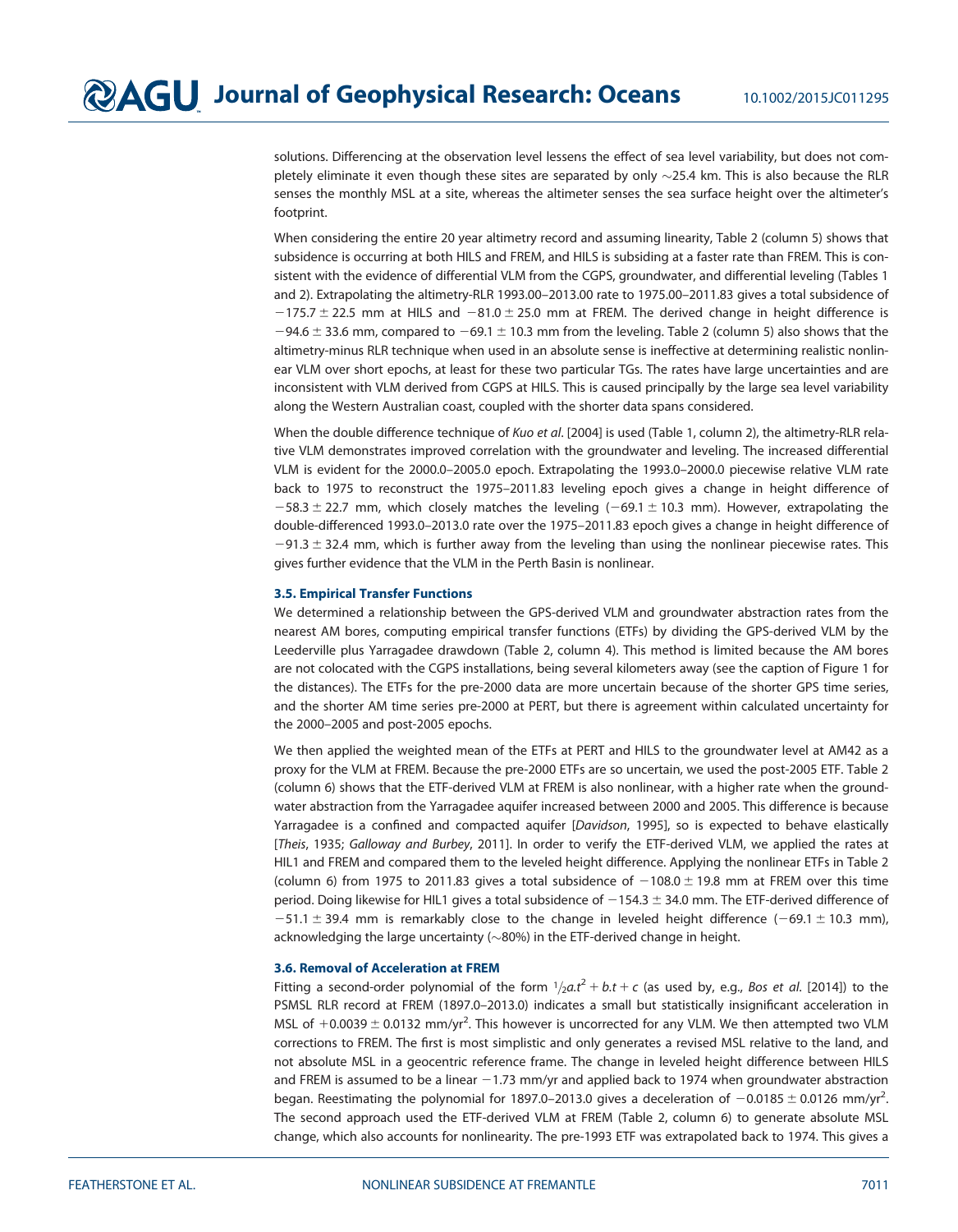larger deceleration of  $-0.0342 \pm 0.0125$  mm/yr<sup>2</sup>. The uncertainties on the latter two decelerations are lower bounds because they do not account for the uncertainties in the repeat leveling or ETF-derived VLM, respectively. Nevertheless, accounting for nonlinear subsidence removes the small acceleration of MSL change at FREM.

## 4. Concluding Remarks

A combination of independent evidence (CGPS, repeat geodetic leveling, groundwater abstraction, and altimetry-TGRLR) shows that the long-recording FREM TG is subsiding, at a different rate to that determined from CGPS at remote sites in the Perth Basin, and in a nonlinear way that correlates spatially and temporally with groundwater abstraction. Depending on the epoch and technique, subsidence rates vary from around  $-2$  to  $-4$  mm/yr, which accounts for the range of different (though assumed linear) estimates made by previous authors (cited in sections 1 and 2). Through this example of the FREM TG, we have shown the invalidity of the often-used assumptions of linear-only VLM and no differential VLM between a TG and CGPS that are not colocated or geodetically connected.

Using repeat geodetic leveling between the FREM TG and the CGPS at PERT and HIL1, we have shown that there is differential VLM among these sites. Therefore, CGPS rates from PERT or HIL1 are not applicable to FREM and should not be used without also considering the repeat geodetic leveling. This provides evidence-based caution to be applied globally that CGPS-derived VLM must be geodetically connected to the TG to eliminate the assumptions made about zero differential VLM. In addition, groundwater abstraction data for the Perth Basin have been used as a diagnostic tool for identifying nonlinear VLM that is not so clear in the CGPS time series alone. At TG sites devoid of a geodetically connected CGPS and where groundwater abstraction occurs, groundwater records could provide a proxy for the detection of nonlinear VLM.

#### Acknowledgments

This work is supported financially by Australian Research Council projects LP110100284 and LP140100155, Landgate (the Western Australian geodetic agency), Curtin University of Technology, and the Western Australian Department of Water. The GPS data were downloaded from the IGS, [www.igs.org,](http://www.igs.org) and Geoscience Australia (GA), [www.ga.gov.au,](http://www.ga.gov.au) servers. The monthly RLR MSL data at FREM (ID 111) and HILS (ID 1761) were downloaded from PSMSL ([http://www.](http://www.psmsl.org/data/obtaining) [psmsl.org/data/obtaining](http://www.psmsl.org/data/obtaining)/). The monthly altimetry data were provided by CSIRO [\(http://www.cmar.csiro.au/](http://www.cmar.csiro.au/sealevel/sl_data_cmar.html) [sealevel/sl\\_data\\_cmar.html](http://www.cmar.csiro.au/sealevel/sl_data_cmar.html), file jb\_ibn\_srn\_gtn\_gin. nc.gz). The GIPSY software, GPS orbits, and clocks were provided by NASA's JPL. We thank John Dawson at GA for providing the pre-2000 HIL1 GPS data, Jon-Philippe Pigois at the Department of Water for the groundwater production volumes in Figure 2, and Linda Morgan and Brian Hugessen at Landgate for the repeat leveling. We greatly appreciate the prompt and insightful critiques provided by the Editor and two anonymous reviewers.

#### **References**

Altamimi, Z., X. Collilieux, and L. Metivier (2011), ITRF2008: An improved solution of the International Terrestrial Reference Frame, J. Geod., 85(5), 457–473, doi:[10.1007/s00190-011-0444-4.](http://dx.doi.org/10.1007/s00190-011-0444-4)

- Amin, M. (1993), Changing mean sea level and tidal constants on the west coast of Australia, Aust. J. Mar. Freshwater Res., 44(6), 911-925, doi[:10.1071/MF9930911](http://dx.doi.org/10.1071/MF9930911).
- Argus, D. F., Y. Fu, and F. W. Landerer (2014), Seasonal variation in total water storage in California inferred from GPS observations of vertical land motion, Geophys. Res. Lett., 41, 1971–1980, doi[:10.1002/2014GL059570.](http://dx.doi.org/10.1002/2014GL059570)
- Aubrey, D. G., and K. O. Emery (1986), Australia: An unstable platform for tide-gauge measurements of changing sea levels, J. Geol., 94(5), 699–712.
- Aubrey, D. G., and K. O. Emery (1988), Australia: An unstable platform for tide-gauge measurements of changing sea levels: A reply, J. Geol., 96(5), 640–643.
- Becker, M., M. Karpytchev, and S. Lennartz-Sassinek (2014), Long-term sea level trends: Natural or anthropogenic?, Geophys. Res. Lett., 41, 5571–5580, doi[:10.1002/2014GL061027](http://dx.doi.org/10.1002/2014GL061027).
- Belperio, A. P. (1993), Land subsidence and sea-level rise in the Port Adelaide estuary: Implications for monitoring the greenhouse effect, Aust. J. Earth Sci., 40(4), 359–368, doi:[10.1080/08120099308728087.](http://dx.doi.org/10.1080/08120099308728087)
- Bevis, M., and A. Brown (2014), Trajectory models and reference frames for crustal motion geodesy, J. Geod., 88(3), 283-311, doi:[10.1007/](http://dx.doi.org/10.1007/s00190-013-0685-5) [s00190-013-0685-5.](http://dx.doi.org/10.1007/s00190-013-0685-5)

Bevis, M., W. Scherer, and M. Merrifield (2002), Technical issues and recommendations related to the installation of continuous GPS stations at tide gauges, Mar. Geod., 25(1-2), 87–99, doi:[10.1080/014904102753516750](http://dx.doi.org/10.1080/014904102753516750).

- Bevis, M., A. Brown, and E. Kendrick (2013), Devising stable geometrical reference frames for use in geodetic studies of vertical crustal motion, J. Geod., 87(4), 311–321, doi[:10.1007/s00190-012-0600-5.](http://dx.doi.org/10.1007/s00190-012-0600-5)
- Boretti, A. (2012), Is there any support in the long term tide gauge data to the claims that parts of Sydney will be swamped by rising sea levels?, Coastal Eng., 64, 161–167, doi:[10.1016/j.coastaleng.2012.01.006.](http://dx.doi.org/10.1016/j.coastaleng.2012.01.006)

Boretti, A., and T. Watson (2012), The inconvenient truth: Ocean levels are not accelerating in Australia or over the world, Energy Environ., 23(5), 801–818, doi:[10.1260/0958-305X.23.5.801.](http://dx.doi.org/10.1260/0958-305X.23.5.801)

Bos, M. S., S. D. P. Williams, I. B. Araujo, and L. Bastos (2014), The effect of temporal correlated noise on the sea level rate and acceleration uncertainty, Geophys. J. Int., 196, 1423–1430, doi[:10.1093/gji/ggt481.](http://dx.doi.org/10.1093/gji/ggt481)

Bouin, M. N., and G. Wöppelmann (2010), Land motion estimates from GPS at tide-gauges: A geophysical evaluation, Geophys. J. Int., 180(3), 193–209, doi[:10.1111/j.1365-246X.2009.04411.x](http://dx.doi.org/10.1111/j.1365-246X.2009.04411.x).

Brooks, B. A., M. A. Merrifield, J. Foster, C. L. Werner, F. Gomez, M. Bevis, and S. Gill (2007), Space geodetic determination of spatial variability in relative sea level change, Los Angeles basin, Geophys. Res. Lett., 34, L01611, doi[:10.1029/2006GL028171.](http://dx.doi.org/10.1029/2006GL028171)

Bryant, E. A., P. S. Roy, and B. G. Thom (1988), Australia: An unstable platform for tide-gauge measurements of changing sea levels: A discussion, J. Geol., 96(5), 635–640, doi:[10.1086/629260](http://dx.doi.org/10.1086/629260).

Burgette, R., C. S. Watson, J. A. Church, P. Tregoning, and R. Coleman (2013), Characterizing and minimizing the effects of noise in tide gauge time series: Relative and geocentric sea level rise around Australia, Geophys. J. Int., 194(2), 719–736, doi:10.1093/gii/ggt131.

Calafat, F. M., and D. P. Chambers (2013), Quantifying recent acceleration in sea level unrelated to internal climate variability, Geophys. Res. Lett., 40, 3661–3666, doi:[10.1002/grl.50731.](http://dx.doi.org/10.1002/grl.50731)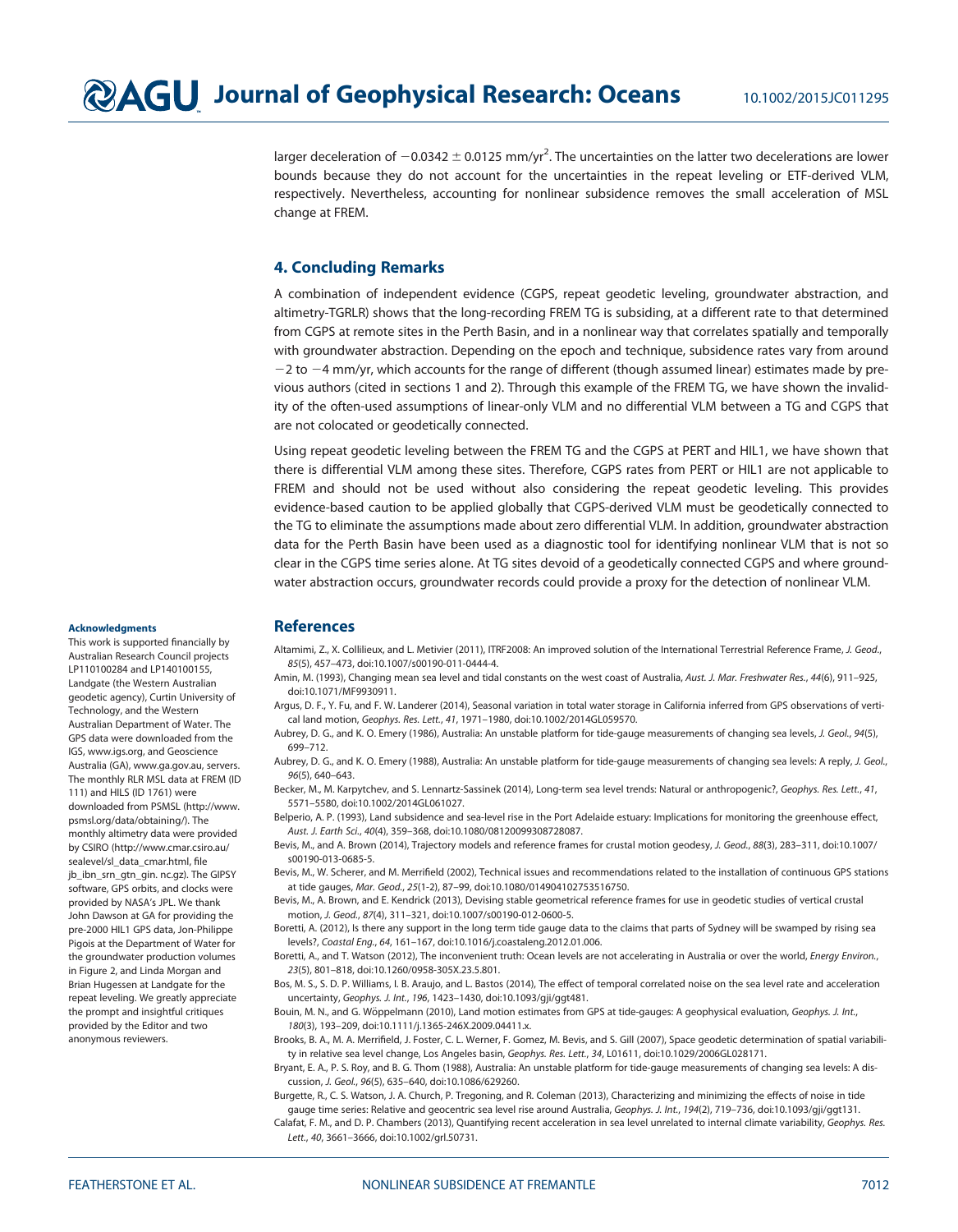Cazenave, A., K. Dominh, F. Ponchaut, L. Soudarin, J. Crétaux, and C. Le Provost (1999), Sea level changes from Topex-Poseidon altimetry and tide gauges, and vertical crustal motions from DORIS, Geophys. Res. Lett., 26(14), 2077–2080, doi[:10.1029/1999GL900472](http://dx.doi.org/10.1029/1999GL900472).

Chi, S. C., and R. E. Reilinger (1984), Geodetic evidence for subsidence due to groundwater withdrawal in many parts of the United States of America, J. Hydrol., 67(1-4), 155–182, doi:[10.1016/0022-1694\(84\)90239-7.](http://dx.doi.org/10.1016/0022-1694(84)90239-7)

Church, J. A., and N. J. White (2006), A 20th century acceleration in global sea-level rise, Geophys. Res. Lett., 33, L01602, doi[:10.1029/](http://dx.doi.org/10.1029/2005GL024826) [2005GL024826.](http://dx.doi.org/10.1029/2005GL024826)

Church, J. A., and N. J. White (2011), Sea-level rise from the late 19th to the early 21st century, Surv. Geophys., 32(4-5), 585–602, doi[:10.1007/s10712-011-9119-1.](http://dx.doi.org/10.1007/s10712-011-9119-1)

Church, J. A., J. R. Hunter, K. L. McInnes, and N. J. White (2006), Sea-level rise around the Australian coastline and the changing frequency of extreme sea-level events, Aust. Meteorol. Mag., 55(4), 253–260.

Collilieux, X., and G. Wöppelmann (2011), Global sea-level rise and its relation to the terrestrial reference frame, J. Geod., 85(1), 9-22, doi[:10.1007/s00190-010-0412-4.](http://dx.doi.org/10.1007/s00190-010-0412-4)

Davidson, W. A. (1995), Hydrogeology and groundwater resources of the Perth region, Western Australia, Bull. 142, Geol. Surv. of West. Aust., Perth, Western Australia.

Deng, X. L., W. E. Featherstone, C. Hwang, and P. A. M. Berry (2002), Estimation of contamination of ERS-2 and POSEIDON satellite radar altimetry close to the coasts of Australia, Mar. Geod., 25(4), 249–271, doi:[10.1080/01490410290051572.](http://dx.doi.org/10.1080/01490410290051572)

Douglas, B. C. (1991), Global sea level rise, J. Geophys. Res., 96(C4), 6981–6992, doi:[10.1029/91JC00064.](http://dx.doi.org/10.1029/91JC00064)

Douglas, B. C. (1992), Global sea level acceleration, J. Geophys. Res., 97(C8), 12,699-12,706, doi:[10.1029/92JC01133.](http://dx.doi.org/10.1029/92JC01133)

Dow, J. M., R. E. Neilan, and C. Rizos (2009), The international GNSS Service in a changing landscape of Global Navigation Satellite Systems, J. Geod., 83(3-4), 191–198, doi[:10.1007/s00190-008-0300-3](http://dx.doi.org/10.1007/s00190-008-0300-3).

Featherstone, W. E., M. S. Filmer, N. T. Penna, L. M. Morgan, and A. Schenk (2012), Anthropogenic land subsidence in the Perth Basin: Challenges for its retrospective geodetic detection, J. R. Soc. West. Aust., 95(1), 53–62.

Feng, M., Y. Li, and G. Meyers (2004), Multidecadal variations of Fremantle sea level: Footprint of climate variability in the tropical Pacific, Geophys. Res. Lett., 31, L16302, doi[:10.1029/2004GL019947](http://dx.doi.org/10.1029/2004GL019947).

Fenoglio-Marc, L., and E. Tel (2010), Coastal and global sea level change, J. Geodyn., 49(3-4), 151–160, doi:[10.1016/j.jog.2009.12.003.](http://dx.doi.org/10.1016/j.jog.2009.12.003) Galloway, D. L., and T. J. Burbey (2011), Review: Regional land subsidence accompanying groundwater extraction, Hydrogeol. J., 19(8), 1459–1486, doi[:10.1007/s10040-011-0775-5](http://dx.doi.org/10.1007/s10040-011-0775-5).

Gazeaux, J., et al. (2013), Detecting offsets in GPS time series: First results from the detection of offsets in GPS experiment, J. Geophys. Res.- Solid Earth, 118, 2397–2407, doi[:10.1002/jgrb.50152.](http://dx.doi.org/10.1002/jgrb.50152)

Haigh, I. D., T. Wahl, E. J. Rohling, R. M. Price, C. B. Pattiaratchi, F. M. Calafat, and S. Dangendorf (2014), Timescales for detecting a significant acceleration in sea-level rise, Nat. Commun., 5, 3635, doi[:10.1038/ncomms4635.](http://dx.doi.org/10.1038/ncomms4635)

Hay, C. C., E. Marrow, R. E. Kopp, and J. X. Mitrovica (2015), Probabilistic reanalysis of twentieth-century sea-level rise, Nature, 517, 481–484, doi[:10.1038/nature14093](http://dx.doi.org/10.1038/nature14093).

Hogarth, P. (2014), Preliminary analysis of acceleration of sea level rise through the 20th century using extended tide gauge data sets, J. Geophys. Res. Oceans, 119, 7545–7659, doi[:10.1002/2014JC009976.](http://dx.doi.org/10.1002/2014JC009976)

Holgate, S. J., and P. L. Woodworth (2004), Evidence for enhanced coastal sea level rise during the 1990s, Geophys. Res. Lett., 31, L07305, doi[:10.1029/2004GL019626.](http://dx.doi.org/10.1029/2004GL019626)

Holgate, S. J., A. Matthews, P. L. Woodworth, L. J. Rickards, M. E. Tamisiea, E. Bradshaw, P. R. Foden, K. M. Gordon, S. Jevrejeva, and J. Pugh (2013), New data systems and products at the permanent service for mean sea level, J. Coastal Res., 29(3), 493–504, doi[:10.2112/](http://dx.doi.org/10.2112/JCOASTRES-D-12-00175.1) [JCOASTRES-D-12-00175.1](http://dx.doi.org/10.2112/JCOASTRES-D-12-00175.1).

Houston, J. R., and R. G. Dean (2012), Comparisons at tide-gauge locations of glacial isostatic adjustment predictions with Global Positioning System measurements, J. Coastal Res., 28(4), 739–744, doi:[10.2112/JCOASTRES-D-11-00227.1.](http://dx.doi.org/10.2112/JCOASTRES-D-11-00227.1)

Houston, J. R., and R. G. Dean (2013), Effects of sea-level decadal variability on acceleration and trend difference, J. Coastal Res., 29(5), 1062–1072, doi[:10.2112/JCOASTRES-D-12-00238.1.](http://dx.doi.org/10.2112/JCOASTRES-D-12-00238.1)

Ingebritsen, S. E., and D. L. Galloway (2014), Coastal subsidence and relative sea level rise, Environ. Res. Lett., 9, 091002, doi:[10.1088/1748-](http://dx.doi.org/10.1088/1748-9326/9/9/091002) [9326/9/9/091002](http://dx.doi.org/10.1088/1748-9326/9/9/091002).

Jevrejeva, S., J. C. Moore, A. Grinsted, A. Matthews, and G. Spada (2014), Trends and acceleration in global and regional sea levels since 1807, Global Planet. Change, 113, 11–22, doi:[10.1016/j.gloplacha.2013.12.004](http://dx.doi.org/10.1016/j.gloplacha.2013.12.004).

Jordà, G. (2014), Detection time for global and regional sea level trends and accelerations, J. Geophys. Res. Oceans, 119, 7164-7174, doi[:10.1002/2014JC010005.](http://dx.doi.org/10.1002/2014JC010005)

King, M. A., M. Keshin, P. L. Whitehouse, I. D. Thomas, G. A. Milne, and R. E. M. Riva (2012), Regional biases in absolute sea-level estimates from tide gauge data due to residual unmodeled vertical land movement, Geophys. Res. Lett., 39, L14604, doi:[10.1029/2012GL052348](http://dx.doi.org/10.1029/2012GL052348).

Kuo, C. Y., C. K. Shum, A. Braun, and J. X. Mitrovica (2004), Vertical crustal motion determined by satellite altimetry and tide gauge data in Fennoscandia, Geophys. Res. Lett., 31, L01608, doi:[10.1029/2003GL019106.](http://dx.doi.org/10.1029/2003GL019106)

Lewis, S. E., C. R. Sloss, C. V. Murray-Wallace, C. D. Woodroffe, and S. G. Smithers (2012), Post-glacial sea-level changes around the Australian margin: A review, Quat. Sci. Rev., 74(15), 115–138, doi:[10.1016/j.quascirev.2012.09.006.](http://dx.doi.org/10.1016/j.quascirev.2012.09.006)

Mazzotti, S., A. Lambert, M. Van der Kooij, and A. Mainville (2009), Impact of anthropogenic subsidence on relative sea-level rise in the Fraser River delta, Geology, 37(9), 771–774, doi[:10.1130/G25640A.1.](http://dx.doi.org/10.1130/G25640A.1)

Merrifield, M. A., S. T. Merrifield, and G. T. Mitchum (2009), An anomalous recent acceleration of global sea level rise, J. Clim., 22(21), 5772– 5781, doi:[10.1175/2009JCLI2985.1.](http://dx.doi.org/10.1175/2009JCLI2985.1)

Moucha, R., A. M. Forte, J. X. Mitrovica, D. B. Rowley, S. Quéré, N. A. Simmons, and S. P. Grand (2008), Dynamic topography and long-term sea-level variations: There is no such thing as a stable continental platform, Earth Planet. Sci. Lett., 271(1-4), 101-108, doi:[10.1016/j.epsl.2008.03.056.](http://dx.doi.org/10.1016/j.epsl.2008.03.056)

Nerem, R. S., and G. T. Mitchum (2002), Estimates of vertical crustal motion derived from differences of TOPEX/Poseidon and tide gauge sea level measurements, Geophys. Res. Lett., 29(19), 1934, doi:[10.1029/2002GL015037.](http://dx.doi.org/10.1029/2002GL015037)

Nidheesh, A. G., M. Lengaigne, J. Vialard, A. S. Unnikrishnan, and H. Dayan (2013), Decadal and long-term sea level variability in the tropical Indo-Pacific Ocean, Clim. Dyn., 41, 381–402, doi[:10.1007/s00382-012-1463-4](http://dx.doi.org/10.1007/s00382-012-1463-4).

Olivieri, M., and G. Spada (2013), Intermittent sea-level acceleration, Global Planet. Change, 109, 64–72, doi[:10.1016/j.gloplacha.2013.08.004.](http://dx.doi.org/10.1016/j.gloplacha.2013.08.004) Palanisamy, H., A. Cazenave, B. Meyssignac, L. Soudarin, G. Woppelmann, and M. Becker (2014), Regional sea level variability, total relative € sea level rise and its impacts on islands and coastal zones of Indian Ocean over the last sixty years, Global Planet. Change, 116, 54-67, doi[:10.1016/j.gloplacha.2014.02.001](http://dx.doi.org/10.1016/j.gloplacha.2014.02.001).

Parker, A., M. Saad Saleem, and M. Lawson (2013), Sea-level trend analysis for coastal management, Ocean Coastal Manage., 73, 63-81, doi[:10.1016/j.ocecoaman.2012.12.005.](http://dx.doi.org/10.1016/j.ocecoaman.2012.12.005)